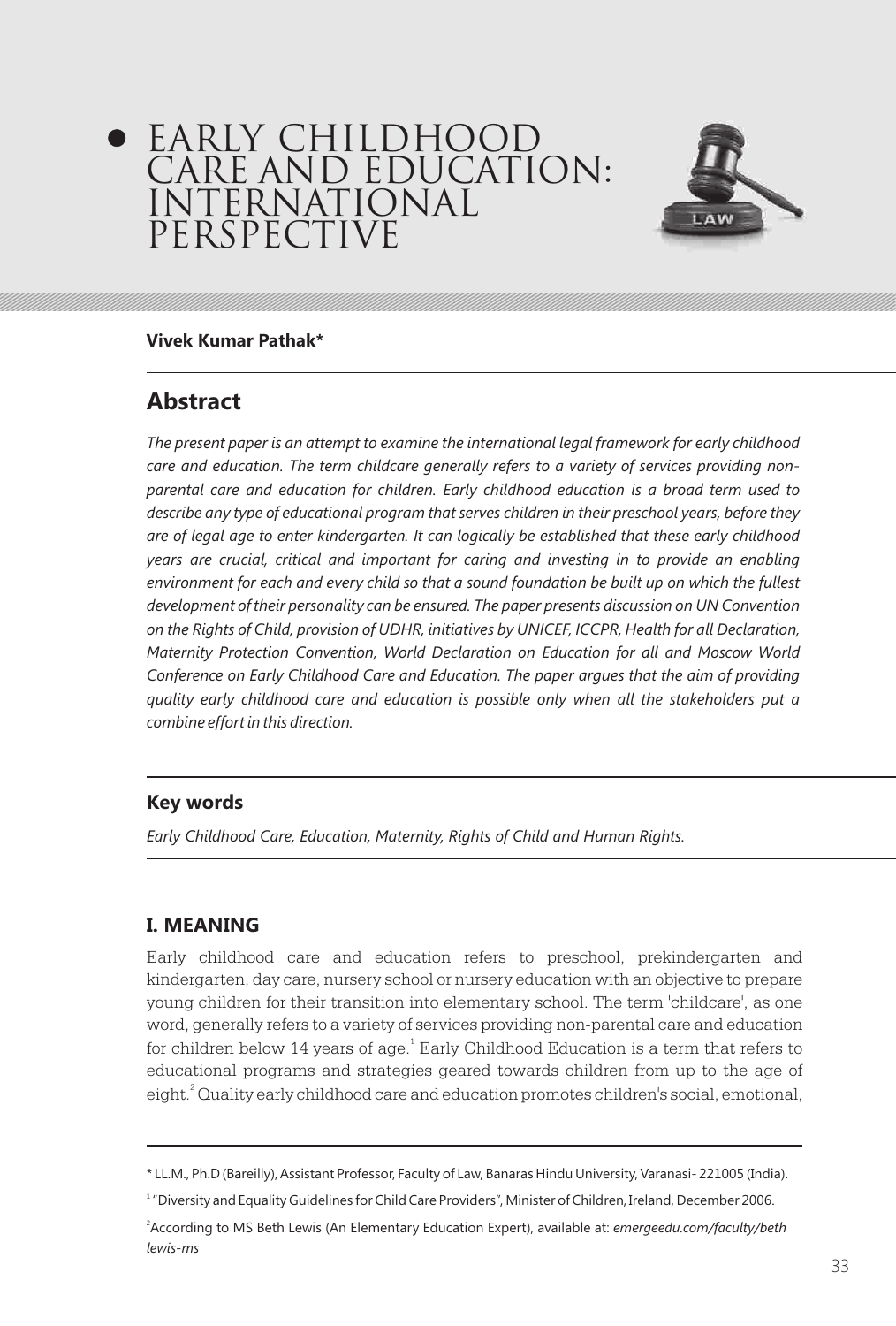physical and cognitive development and helps them to develop their full potential. Children who benefit from early childhood education programs are better prepared for primary school and will reach better education outcomes. $^{\textrm{\tiny{3}}}$  Early childhood education is a broad term used to describe any type of educational program that serves children in their preschool years, before they are of legal age to enter kindergarten. Early childhood education may consist of any number of activities and experiences designed to aid in the cognitive and social development of preschoolers before they enter elementary school. $^{\textrm{\tiny{A}}}$ Early childhood is defined as the period from birth to eight years old, time of remarkable growth as these years lay the basis for subsequent development. Early Childhood Care and Education (ECCE) is more than a preparatory stage assisting the child's transition to formal-schooling. It places emphasis on developing the whole child attending to his or her social, emotional, cognitive and physical needs to establish a solid and broad foundation of lifelong learning and wellbeing.<sup>5</sup> Early childhood education is a science which studies the process of education before the school age. Early childhood education is an activity that takes place before the school age. The aim of early childhood education is a versatile development of child's personality. Besides education and teaching, early childhood education also include a basis care. It helps a child to be ready and mature for a smooth transfer to school.<sup>6</sup> Early Childhood Education consists of activities and/or experiences that are intended to effect developmental changes in children prior to their entry into elementary school. Early child education program includes any type of educational program that serves children in the pre-school years and is designed to improve later school performance.<sup>7</sup> Early Childhood Development (ECD) and/or Early Childhood Care and Education (ECCE) as understood by Indian professionals working with young children, relating to a holistic and integrated program of nutrition, health and early childhood education which caters to children from prenatal to 6/8 years and which addresses the all round development of the child.<sup>8</sup> Early childhood refers to the formative stage of first six years of life, with well marked substages (Conception to birth, birth to three years and three years to six years) having stage specific needs, following the life cycle approach. ECCR encompasses the inseparable elements of care, health, nutrition, play and early learning within a protective and enabling environment. It is an indispensable foundation of lifelong development and learning, and has lasting impact on early childhood development. $^{\text{9}}$ 

From birth to age 5, children rapidly develop foundational capabilities on which subsequent development builds. In addition to their remarkable linguistic and cognitive

<sup>3</sup> "Global Partnership for Education", available at: *www.globalpartnership.org*

<sup>4</sup>Available at: *Preschool.Teacher.org./what-is-early-childhood-education*

<sup>5</sup> *Education 2030 Agenda,*UNESCO, available at: *en.unesco.org./themes/early-childhood-care-and-education*

<sup>6</sup> Mikko Ojala, "Early Childhood Care as a Science", The First Early Childhood Education, Professor in Finland, 1978.

<sup>7</sup> *Encyclopedia of Children's Health: Infancy to through Adolescence,* available at: *www.healthofchildren.com*

<sup>&</sup>lt;sup>8</sup> Venita Kaul and Deepa Shankar, *Early Childhood Care and Education (Education For All-Mid Decade Assessment)*, National University of Education Planning and Administration (NUEPA), New Delhi, 2009.

<sup>9</sup> *National Early Childhood Care and Education (ECCE) Policy*, Ministry of Woman and Child Development, Government of India, 2013. *Personnel in Early Childhood Education*, International Labour Organization, Geneva, 22-23 February 2012. 34 35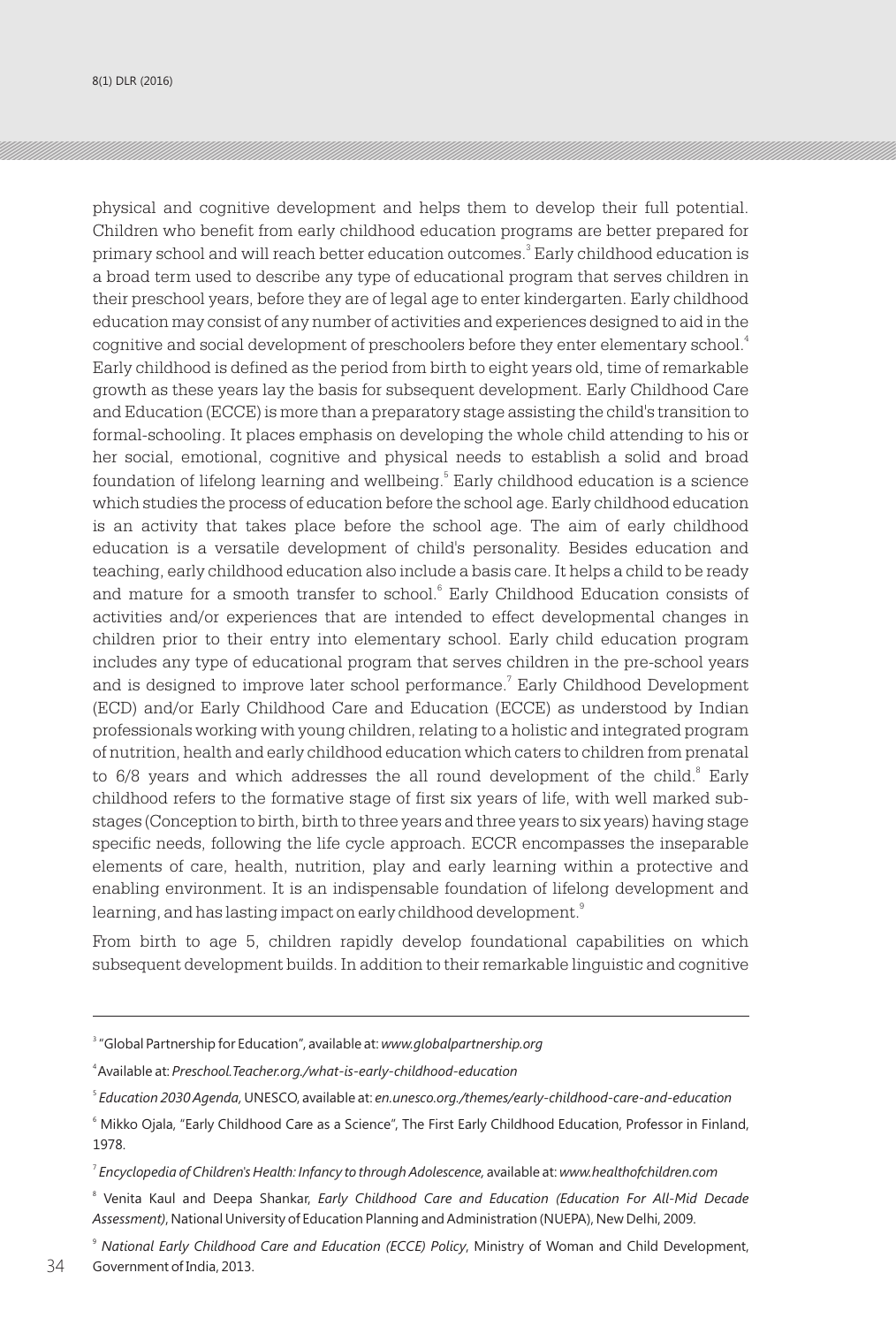

gains, they exhibit dramatic progress in their emotional, social, regulatory and moral capacities. All of these critical dimensions of early development are intertwined, and each requires focused attention.<sup>10</sup> Learning and education do not begin with compulsory schooling they start from birth. The early years from birth to compulsory school age are the most formative in children's lives and set the foundations for children's lifelong development and patterns for their lives. In this context high quality early childhood education and care (ECEC) is an essential foundation for all children's successful lifelong learning, social integration, personal development and later employability. A competent ECEC includes competent individuals; collaboration between individuals and teams in an ECEC setting, and between institution (ECEC settings, nurseries, preschools, schools, pre-primary settings, support services for children and families etc.), as well as effective governance arrangements at a policy level.<sup>11</sup> The dynamic process approach to early childhood care and education offers more for children's positive development and learning than either the academic (education) or play based (care) approach alone.<sup> $12$ </sup> The integrated approach to ECEC systems stems from a paradigm shift, in which the responsibility for the care and socialization of young child is no longer of the family alone, but of society as a whole, shifting from a deficit model to a model based on human rights. It results that a significant portion of the upbringing process has become a public matter, therefore, falling within the realm of human rights arena, with enormous implications for the development of ECEC policies and programs.<sup>13</sup> Early education is important for all. Investment in quality child care and early childhood education produce significant returns for children. They also benefit taxpayers and enhance economic vitality.<sup>14</sup> Public policy evolved in the twentieth century in relation to multiple challenges, most notably pauperization, the needs of working mothers, demands for an enriching preschool education for a growing middle class, and for <sup>15</sup> preparing young children for primary schooling. Education at the initial stage is indeed basic to future learning. It is here that the attitudes towards learning that will continue throughout one's life are formed. Scientific evidences point out that the pace of development is very high during the first 6 to 8 years of life when much of the potential for

<sup>&</sup>lt;sup>10</sup> Jack P. Skonkoff and Deborah A. Philips (eds.), *The Science of Early Childhood Development: From Neurons to Neighborhood*, Board on Children, Youth and Families, National Research Council and Institute of Medicine (Washington D.C.: National Academy Press, 2000), at 5.

<sup>11</sup> *Proposal for Key Principles of a Quality Framework for Early Childhood Education and Care,* A Report of the Working Group on Early Childhood Education and Care under the Auspices of the European Commission, October 2014.

 $12$  Noirin Hayes, "Perspectives on the Relationship between Education and Care in Early Childhood", The Early Childhood Curriculum Framework, National Council for Curriculum and Assessment, NCCA, Dublin, 2007.

<sup>&</sup>lt;sup>13</sup> Lenira Haddad, Integrated Policies for Early Childhood Education and Care: Challenges, Pitfalls and *Possibilities*, Education Centre, Federal University of Alageas.

<sup>&</sup>lt;sup>14</sup> Leslie J. Calman and Linda Tarr-Whelan, "Early Childhood Education for All: A Wise Statement", in a conference on the Economic Impacts of Child Care and Early Education: Financial Solutions for the Future sponsored by Legal Momentum's Family Initiative and the MIT Work Place Centre, April 2005.

<sup>15</sup> *Right Beginnings: Early Childhood Education and Educators: Global Dialogue Forum on Conditions of Personnel in Early Childhood Education*, International Labour Organization, Geneva, 22-23 February 2012. 35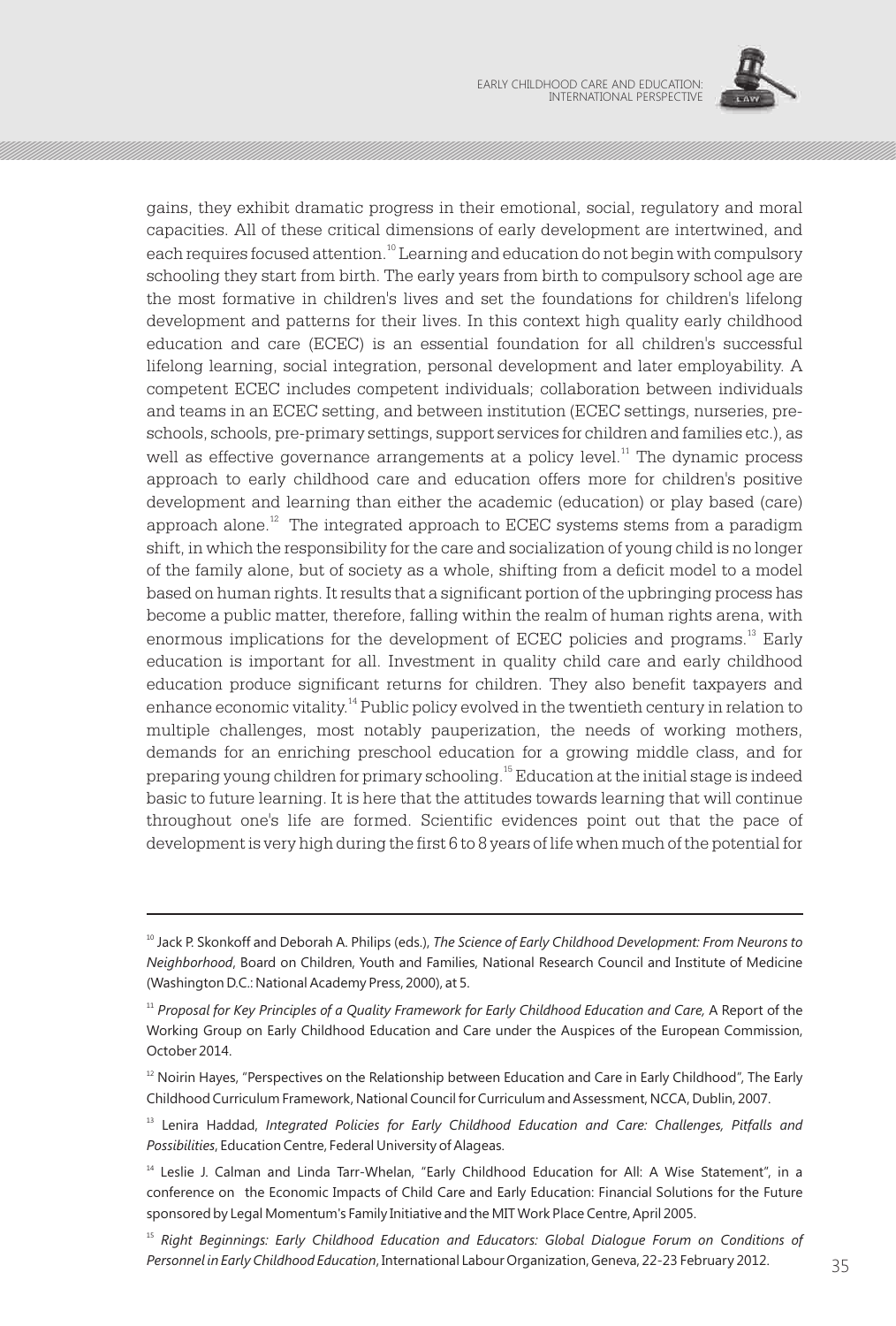adult level intelligence is realized. Therefore, the environment in which children are placed during this period impact the process of development very heavily. Children growing up in a rich and stimulating environment tend to gain a lot. They learn to be creative and inquisitive about the world around them and cultivate a love for learning that stays with them for the lifetime. This early child care and education, serves dual purpose. One is to produce a literate population and the other is to lay a ground for later learning.<sup>16</sup> Early childhood education generally means education before the start of formal school or before the age at which children are required to attend the school. Early childhood education and care (ECEC) is important for individual educational and social progress as well as national economic development. A large body of evidence from social science, psychology and neuroscience demonstrates the importance of early years for later development. It is an important policy for all children and specially for trying to assist children to overcome disadvantage.<sup>17</sup> It is argued that care and education are coessential and should be conceived as a continuum process.<sup>18</sup> Researches in various fields show that skill begets skill; that learning begets learning. It means that if once a child falls behind, he is likely to remain behind. $^{19}$  It may be logically argued that the basis for future learning and social and emotional development is set before children start school and therefore the foundations of ECEC lie in the realization that learning abilities are formed during the first years of childhood. $^{20}$  Further to this, where children do not get a good start in life, early intervention is essential as schools are generally ill-equipped to  $21$ remedy a bad start. $^{21}$  Many studies show the impact of quality ECEC on educational



<sup>16</sup> Neelam Sood, *Planning and Management of Early Childhood Education: A Case of Himachal Pradesh, School* and Non-Formal Education Unit, National Institute of Educational Planning and Administration, New Delhi, 2003.

<sup>17</sup> *Early Childhood Education and Care*, Spotlight, Oireachtas Library & Research Service, Ireland, 2012.

<sup>18</sup>L. Menchini, "The Ongoing Transition of Child Care in the Economically Advanced Countries", Proceedings of the Child on Europe Seminar; European Network of National Observatories on Childhood.

<sup>19</sup> James J. Heckman, "The Economics of Investing in Children", UCD Geary Institute, 2006.

<sup>20</sup> Andersen G. Esping, "Childhood Investment and Skill Formation, International Tax and Public Finance", 2008, pp. 19-44.

<sup>21</sup> Gosta Esing Andersen, "Equality Opportunities in an Increasingly Hostile World", 2007 at 22 available at: *http://dcpis.upf.edu/~gosta-esping-andersen/materials/equal opportunities.pdf*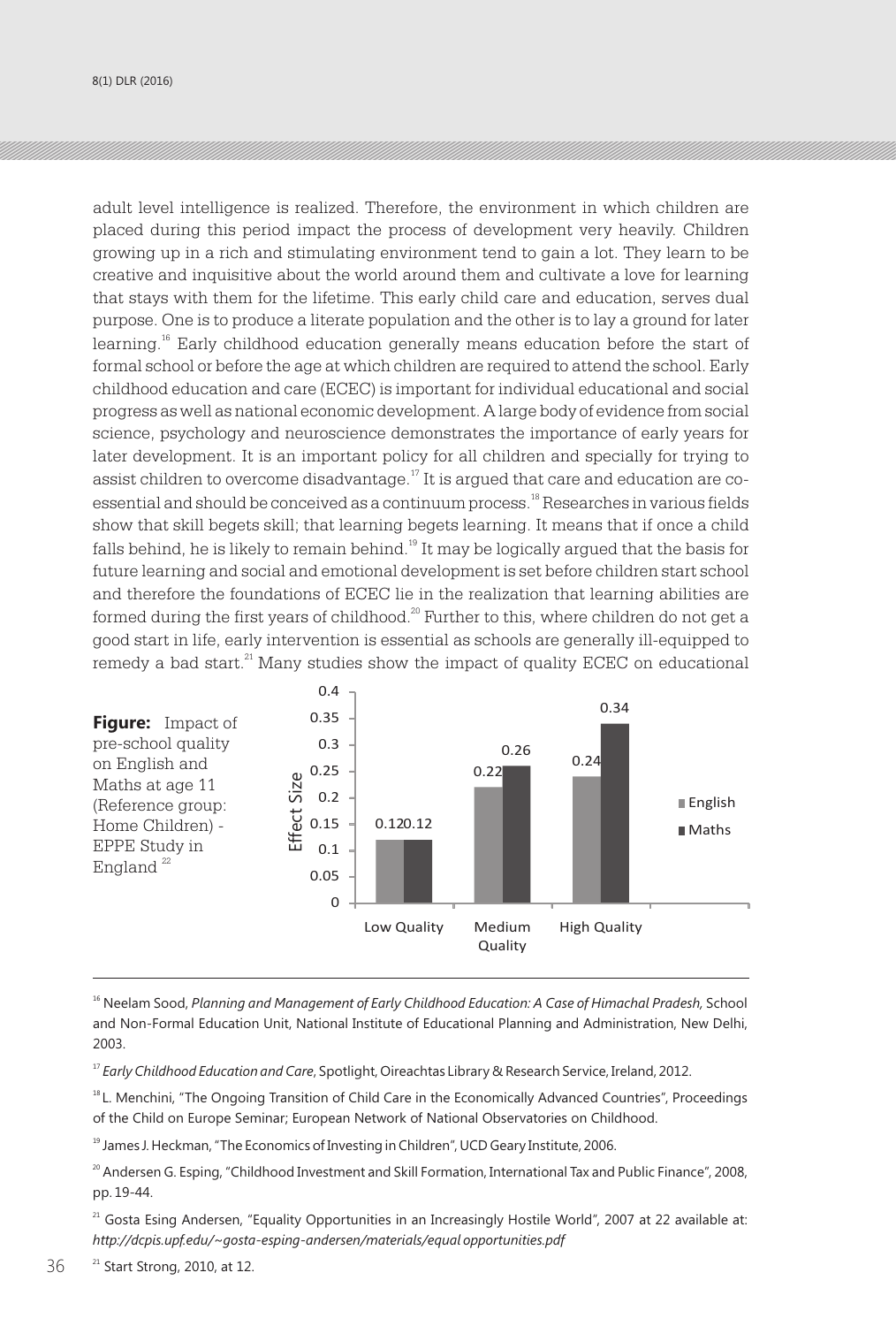

outcomes. The study on Effective Provisions of Pre-School Education (EPPE) in Britain involving 3000 children finds that high quality pre-school accounted for big improvement in Maths and English test scores over children with no pre-school.

Data presented by this study suggests that the benefit deriving from 18 months of preschool is similar to that desired from  $6$  years of primary school.<sup>23</sup> There is clear evidence that participation in high quality ECEC leads to significantly better attainment in international tests on basic skills, such as  $PISA.^{24}$  There are, generally speaking, two approaches to ECEC. One focuses on the acquisition of particular skills and on schoolreadiness.<sup>25</sup> The other takes a more holistic approach<sup>26</sup> to child well-being and development, integrating education and care, and is more focused on the 'here and now' than on skills for tomorrow. $27$ 

## **II. NEED AND IMPORTANCE**

First 6-8 years of a child's life, known as early childhood stage, are globally recognized to be the most critical years for life-long learning and development because the pace of development during these years is extremely rapid. Researches in the field of neuroscience convincingly suggest that experience-based brain development in the early years sets neurological and biological pathways that affect health, learning and behaviour throughout life. These early years of a child's life are the important critical stages of development of several social, cognitive and psychological competencies which becomes the foundation for the later success of life.<sup>28</sup> It is also an established fact that these early childhood years of a child are also important from the perspective of the development of personal, social and ethical values and accordingly for the development of a child's personality. It means that if we are not able to support these critically important years of a child's life by providing a stimulating and enriching physical and psycho-social environment, the chances of the development of child's brain to its fullest extent of potential would certainly be reduced. $29$  At the same time it is also an important fact in this context that the children belonging to poor sections, indigenous communities, disadvantaged groups and minority sections, particularly in developing countries are at risk in terms of their chances to have avail the opportunities of early childhood care and education. By the time poorer children in many countries reach school age, they are at the significant disadvantage in cognitive and social ability. $\degree$ 

<sup>23</sup> E. Melhuish, "Pre-School Matters", 333 *Science*, 2011.

<sup>&</sup>lt;sup>24</sup> PISA is an international assessment of the reading, science and mathematical literacy of 15-years old students.

 $25$  This approach is common in UK, USA, Italy, and Belgium.

 $26$  This approach is prominent in Denmark, Finland, Sweden and Norway.

<sup>27</sup> Hasan, "Public Policy in Early Childhood Education and Care", 1(1) *Internat. J. of Childcare and Education Policy*, 2007.

<sup>28</sup> Venita Kaul and Deepa Shankar, *supra* note 8.

 $29$  Researches have indicated that if these early years are not supported by, or embedded in, a stimulating and enriching physical and psychosocial environment, the chances of the child's brain developing to its full potential are considerably, and often irreversibly reduced.

 $37$  37 The World Bank, 2005 b:132.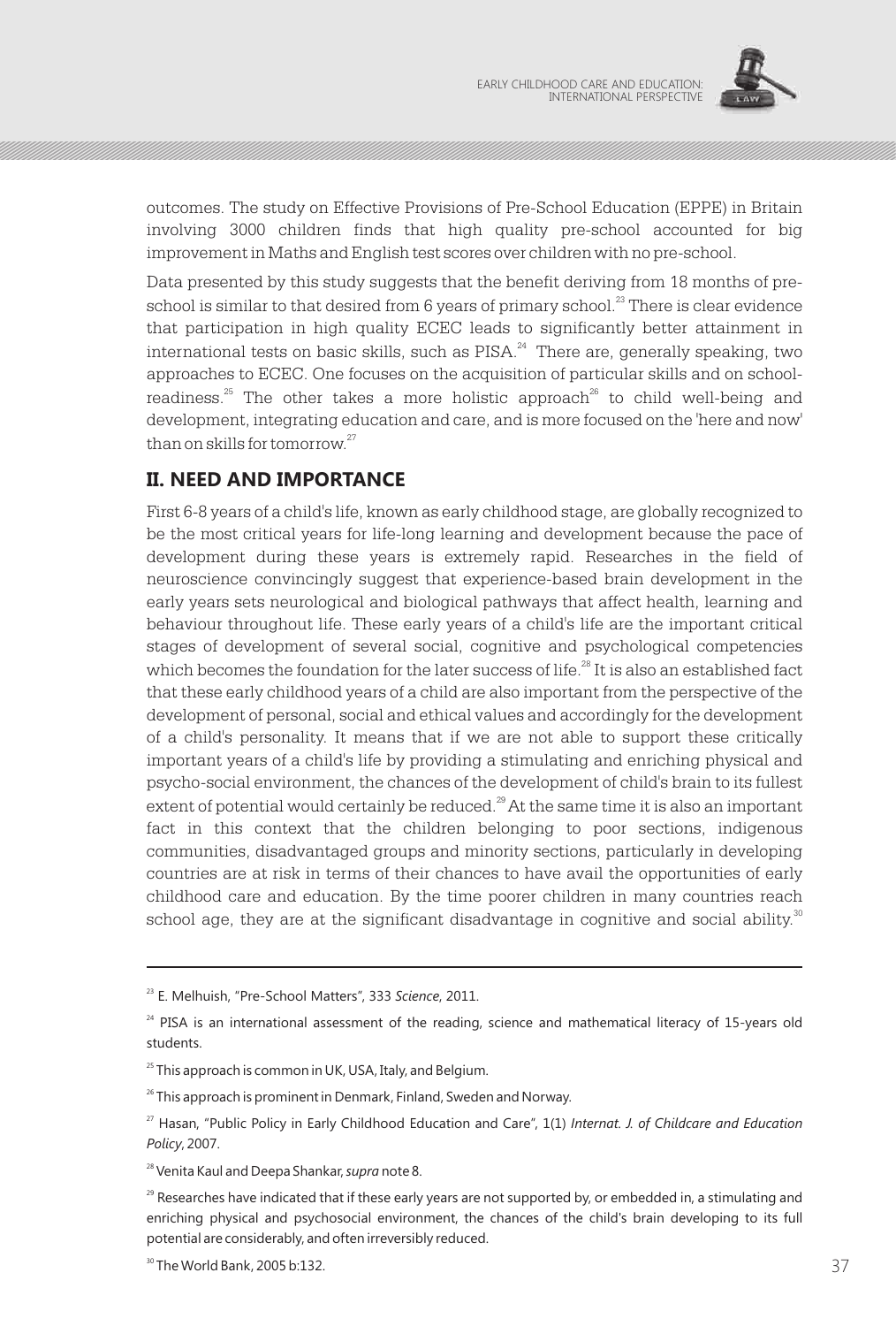Therefore it can logically be established that these early childhood years are crucial, critical and important for caring and investing in to provide an enabling environment for each and every child so that a sound foundation be built up – on which the fullest development of their personality can be ensured. This is not only the right of every child of a country but also important in the sense that it also impacts the quality of human resource capital available to a country. It is logical to state that early childhood care, development and education for children in the age of 0-6 years (or Parental to 6 years) is relevant and important for any country. It is specifically important for the young country like India for the rationale that its main asset at present and in the years to come is its 'youth power'. Early childhood is the most critical period for cognitive and social development, the acquisition of languages and early literacy.

The process of globalization has also made it possible to draw international attention towards the issue of children across the countries. Issues of child labour, child malnutrition and child education are now being addressed transnationally and resources are being put together. South Asian countries also have achieved important milestones in their commitment to children. They started to take initiatives to identify common issues to be addressed in relation to child health, nutrition, education, and protection of children from exploitation, violence, abuse, trafficking and labour. The Status Report in E-9 countries<sup>31</sup> clearly shows that all are taking steps to promote early childhood care ad education as a critical element of EFA, including attempts to introduce holistic curricula, teacher's training and various other indicators.<sup>32</sup>

#### **III. LEGAL DEVELOPMENT**

Children have a right, as expressed in the Universal Declaration of Human Rights and the UN Convention on the Rights of Child, to receive education. Early childhood education must be considered as the part of this right. Education International strongly believes that early childhood education is of great importance and value to all children and should be available to all. This commitment is evident in the 1998 Resolution passed by the EI World Congress in Washington D.C., which resolved to lobby for the provisions of free of charge quality ECE to every child.<sup>33</sup>

In twentieth century children came to be viewed as holders of rights. Child education was started to be recognized as part of the broader concept of the right of childhood

- (i) the child must be given the means requisite for its normal development, both materially and spiritually.
- (ii) the child that is hungry must be fed; the child that is sick must be nursed; the child that is backward must be helped; the delinquent child must be reclaimed; and the orphan and the waif must be sheltered and succored; (video to understanding and love by parents and society; 38  $38$

<sup>&</sup>lt;sup>31</sup> The nine most populous countries – India, China, Pakistan, Bangladesh, Brazil, Egypt, Indonesia, Mexico and Nigeria.

<sup>&</sup>lt;sup>32</sup> The UNESCO, 2003.

<sup>&</sup>lt;sup>33</sup> Early Childhood Education: A Global Scenario, A Report on A Study Conducted by the Education International ECE Task Force, June 2010.

<sup>&</sup>lt;sup>34</sup> By the present declaration of the rights of child, men and women of all nations, recognising that mankind owes to the child the best that it has to give, declare and accept it as their duty that, beyond and above all considerations of race, nationality or creed: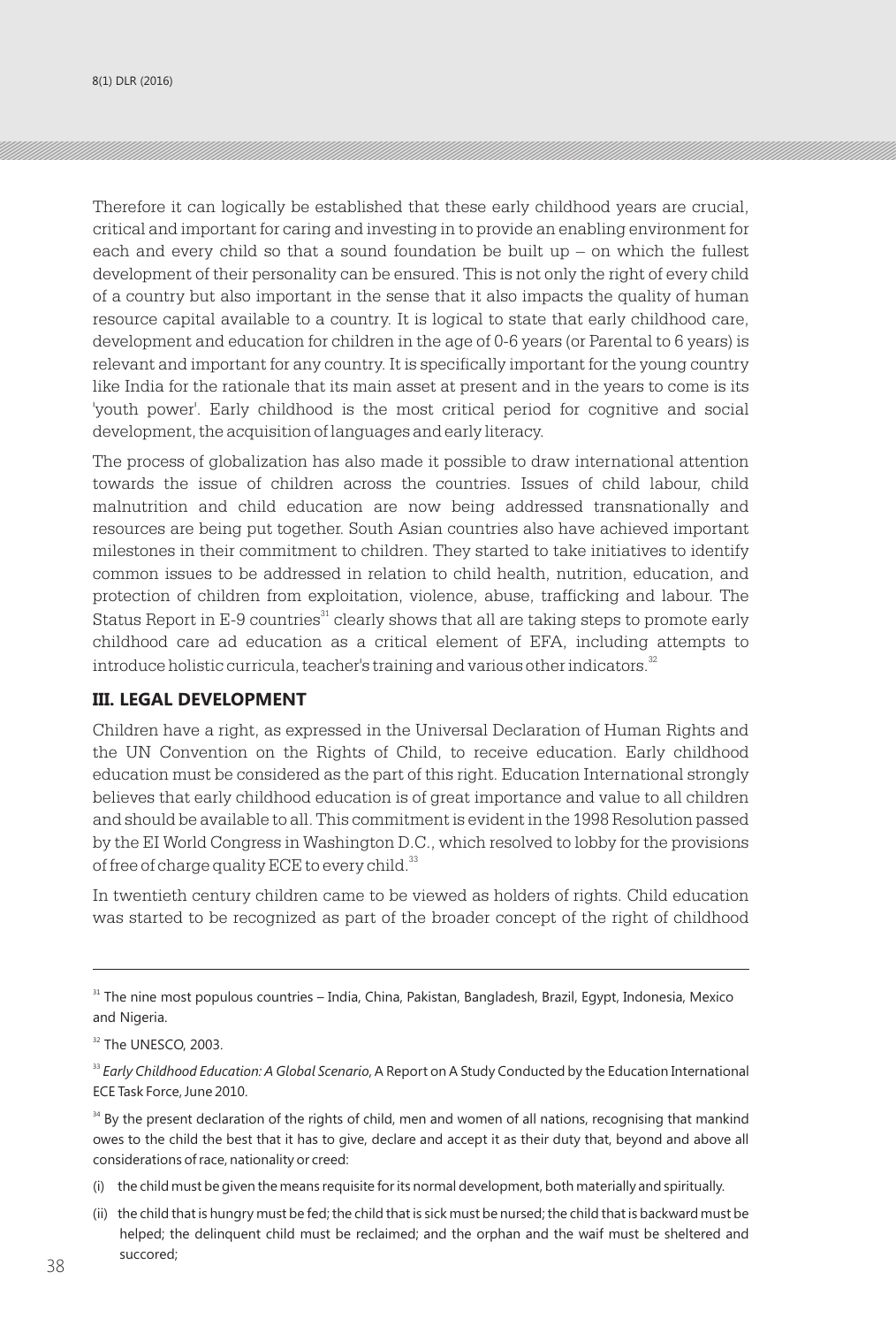

when League of Nations adopted Geneva Declaration $^{34}$  on the Rights of Child on 26 September 1924. The Geneva Declaration was a historic document that recognized and affirmed for the first time the existence of rights specific to children and the responsibility of adults towards children.<sup>35</sup> The United Nations replaced League of Nations after World War II. It took over the Geneva Convention in 1946. In 1948, the General Assembly of United Nations adopted the Universal Declaration of Human Rights (UDHR) which represents the first global asseveration of universally protected fundamental human rights. The UDHR enunciated the special rights of child for the first time by providing that motherhood and childhood are entitled to special care and assistance. All children whether, born in or out of wedlock, should enjoy the same social protection.<sup>36</sup> However, following the adoption of the Universal Declaration of Human Rights in 1948, the advancement of rights revealed the shortcomings of Geneva Declaration and therefore it required to be expanded but it could not become possible as the proposal could not be adopted and therefore, a specialized agency of the UN-UNICEF was established to promote care for the world's children. $\mathfrak{I}$  Member States of U.N., then thought to draft another declaration of the rights of child which could address the notion that 'mankind owes to the child the best that it has to give'. On 20 November 1959 the *Declaration of Rights of Child* was adopted unanimously by all then 78 member states of U.N. General Assembly.<sup>38</sup> 1959 Declaration recognized, universally, the child as a human being who must be able to develop physically, mentally, socially, morally, and spiritually, with freedom and dignity. The Preamble of the Declaration highlights children's need for special care and protection including appropriate legal protection, before as well as after birth and accordingly the Declaration of the Rights of Child, 1959 lays down various principles to fulfill these objectives.<sup>39</sup> Although the Declaration reflected the best intentions, it did not have any binding force on the Member States,

- (iii) the child must be first to receive relief in times of distress;
- (iv) the child must be put in a position to earn a livelihood, and must be protected against every form of exploitation;
- (v) the child must be brought up in the consciousness that its talents must be devoted to the service of fellow men.
- <sup>35</sup> Available at: http://www.humanium.org/en/childrens-rights-history/references-on-child-rights/declaration*rights-child*
- <sup>36</sup> The Universal Declaration of Human Rights, 1948, Article 25(2).
- <sup>37</sup> Present nomenclature is United Nations children Fund.
- <sup>38</sup> The U.N. General Assembly Resolution No. 1386 (XIV).
- <sup>39</sup> Following ten principles were laid down by the Declaration –
- (i) the right to equality, without distinction on account of race, religion or national origin;
- (ii) the right to special protection of child's physical, mental and social development;
- (iii) the right to a name and nationality;
- (iv) the right to adequate nutrition, housing and medical services;
- (v) the right to special education and treatment when a child is physically or mentally handicapped;
- (vi) the right to understanding and love by parents and society;  $39$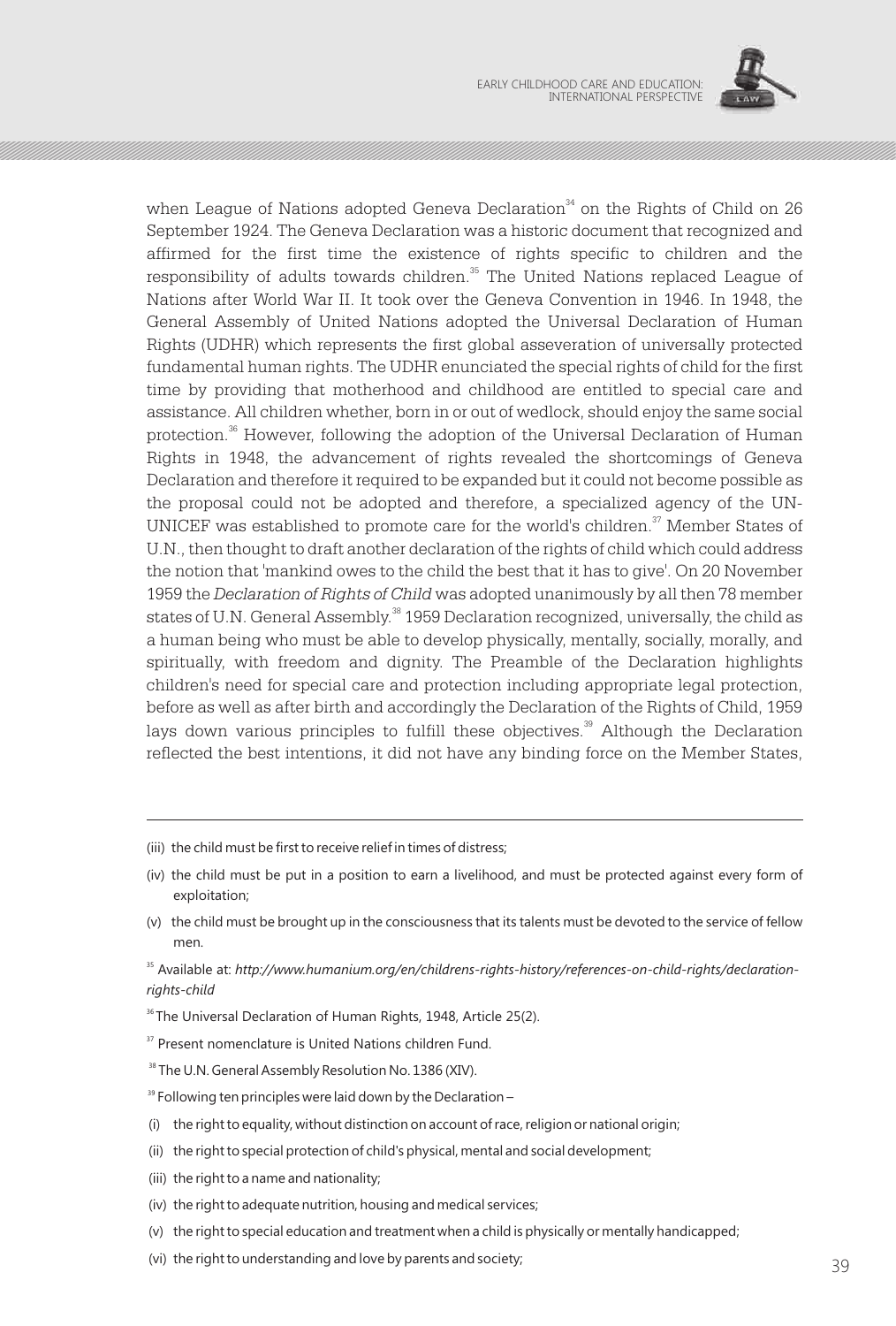8(1) DLR (2016)

who were not very active and effective in putting the principles into practice and operation. The biggest drawback of both the Geneva Declaration (1924) and the Declaration of the Rights of Child (1959) was that they failed to define 'child', which left uncertainty as to when childhood began and ended.<sup>40</sup> Recognizing the relevance, importance and significance of child welfare and development, the year 1979 was designated and celebrated as the International Year of the Child.

International Covenant on Civil and Political Rights (ICCPR) adopted by U.N. General Assembly in 1966 was an earliest international instrument recognizing the child's right to protection. $^{41}$  It is relevant to refer that the responsibility of ensuring protection to the child was assigned to the family, society and the State.  $\rm{^2}$  India ratified this Convention in 1979. Health for All Declaration,  $1978<sup>43</sup>$  enunciated the need for urgent action by all governments, health and development workers and the World Community to protect and promote health for all people. It was the first International Declaration focused on the importance of primary health care. The Declaration expressed the need to address improvements in nutrition of both the mother and the child, to impart knowledge about nutrition, and proper feeding of children and nutrition of mothers during pregnancy and lactation.<sup>44</sup> The important goal set out by the Declaration for its member countries was to provide plentiful supplies of clean water and help to decrease mortality and morbidity, in 45 particular among infants and children.

Maternity Protection Convention 2000<sup>46</sup> is aimed to promote equality of all women in the workforce and the health and safety of mother and child. The Convention imposes the obligation on States to adopt appropriate measures to ensure that the pregnant and breastfeeding women are not obliged to perform work for it may be prejudicial for the health and safety of mother and child. The Convention recognizes the shared

- (vii) the right to recreational activities and free education;
- (viii) the right to be among the first to receive relief in all circumstances;
- (ix) the right to protection against all forms of neglects cruelty and exploitation; and
- (x) the right to be brought up in a spirit of understanding, tolerance, friendship among people, and universal brotherhood.

<sup>40</sup> *Early Childhood Development and Legal Entitlements*, Report No.259, Law Commission of India, Govt. of India, August 2015.

<sup>41</sup> The ICCPR, 1966, available at: *http://www.ahchr.org/EN/Professional Interest/Pages/CCPR.aspx*

<sup>42</sup> *Id.,* Art.24(1) states that every child shall have, without any discrimination as to race, colour, sex, language, religion, national or social origin, property or birth, the right to such measures of protection as are required by his status as a minor, on the part of his family, society and the State.

<sup>43</sup> Almaty, and Kazakhstan adopted in WHO International Conference on Primary Health Care (PHC), held on September 6-12, 1978.

<sup>44</sup> *Primary Health Care,* Report of the International Conference on Primary Health Care, Alma-Ata, USSR, 6- 12 September 1978.

<sup>45</sup> *Ibid*.

<sup>46</sup> The Convention concerning the Revision of the Maternity Protection Convention (Revised) 1952 was  $\rm 40-$  adopted by the General Conference of the International Labour Organization held on 30 May 2000 at Geneva.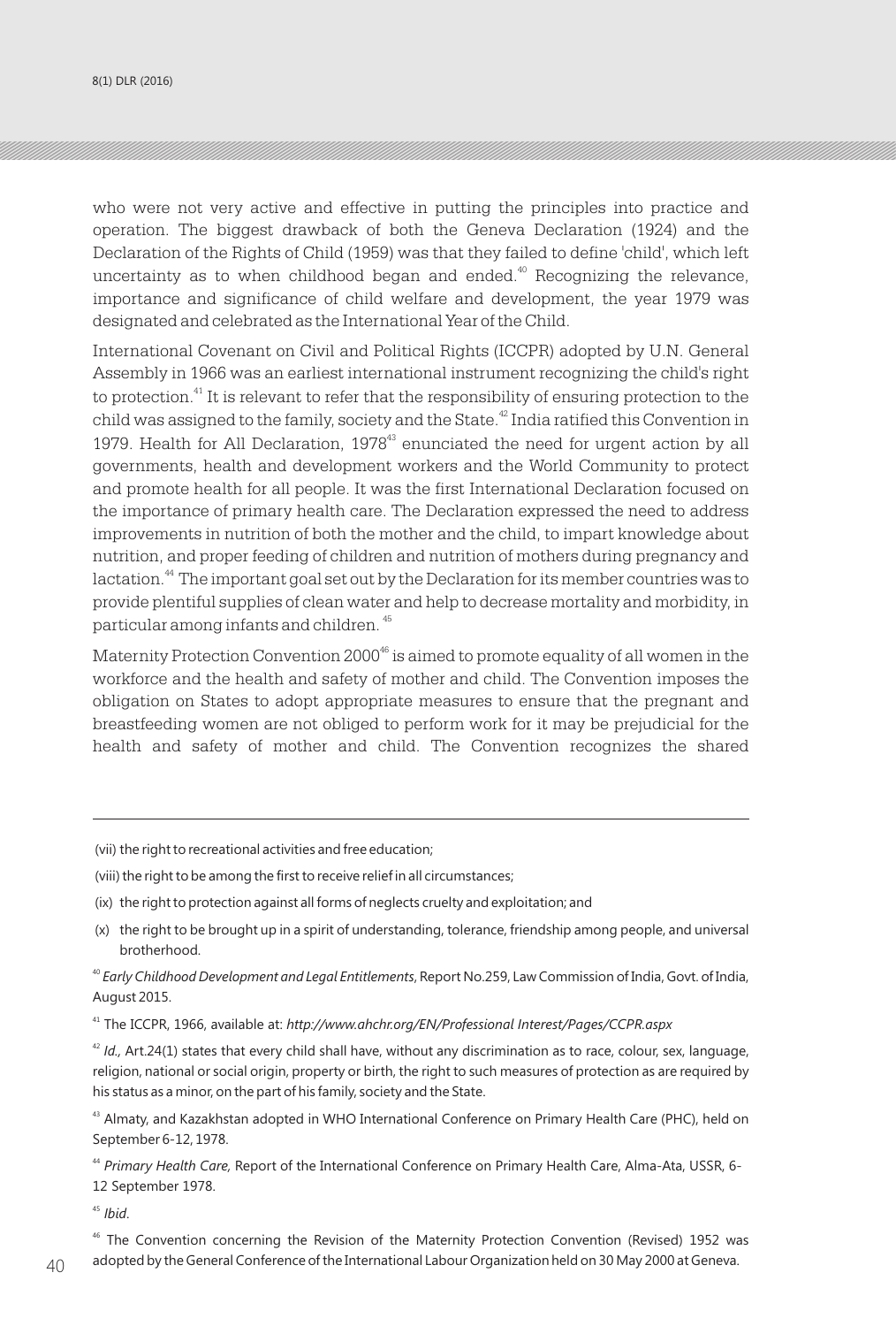

responsibility of State and society towards pregnant and breastfeeding mothers by taking into consideration the circumstances of women workers and realizing the need to ensure the protection for pregnancy and the nurturing and care of the child. It is the significant feature of the Convention that in matters of dismissal of pregnant women, the burden of proof lies on employers to establish that the reasons of dismissal were unrelated to pregnancy or childbirth and its consequences or to nursing.

In 1989, the United Nations adopted the legally binding Convention on the Rights of Child (CRC), which is known as most widely ratified human rights treaty in the world. The Convention emphasizes the right of all children to protection, care and education.<sup>47</sup> The CRC requires the governments of member states to provide assistance to parents and legal guardians in their child rearing responsibilities and to make child-care services and facilities available to them and especially to working parents.<sup>48</sup> It seems that the CRC helped to formalize and to shape early childhood education policies and provisions around the world. This Convention came into force on 2 September 1990 after it was ratified by required number of member states. Presently 196 countries are party to it.<sup>49</sup> Two Optional Protocols were adopted on 25 May 2000<sup>50</sup> and both the protocols have been ratified by more than 150 countries.<sup>51</sup> A third Protocol relating to communication of complaints was adopted in December 2011 and came into force on April 14, 2014.

The World Declaration on Education for All (EFA) at Jomtein (1990) introduced the idea that learning begins at birth and affirms early childhood care and education as an integral part of basic education and an educational level in its own right. $52$  Ultimate objective of EFA is sustainable development by achieving certain goals.<sup>53</sup> In the year

 $52$  The UNESCO World Declaration on Education for All, Art. I states that child, youth, and adult shall be able to benefit from educational opportunities designed to meet their basic learning needs.

<sup>53</sup> EFA Goals:

- (i) to expand early childhood care and education;
- (ii) to provide free and compulsory primary education for all;
- (iii) to promote learning and life skills for young people and adults;
- (iv) to increase adult literacy;
- (v) to achieve gender parity; and
- (vi) to improve the quality education.

<sup>47</sup> The UN Convention on the Rights of Child, 1989, Articles 2, 3, 13, 14, 17, 18, 24, 28, and 29.

<sup>48</sup> *Id.,* Art. 9, 18, and 27.

<sup>&</sup>lt;sup>49</sup> United Nations Treaty Collection, Convention on the Rights of the Child, Retrieved 2 Oct. 2015.

<sup>&</sup>lt;sup>50</sup> First Protocol restricts the involvement of children in military conflicts, and second optional protocol prohibits the sale of children, child prostitution and child pornography.

<sup>51</sup> United Nations Treaty Collection: Optional Protocol to the Convention on the Rights of the Child on the involvement of children in armed conflicts, Retrieved on 20 Oct. 2010 and United Nations Treaty Collection: Optional Protocol to the Convention on the Rights of the Child on the sale of children, child prostitution, and child pornography Retrieved on 20 Oct. 2010.

<sup>&</sup>lt;sup>54</sup> The Millennium Development Goals: These goals are the world's time bound and quantified targets for achieving the objective of addressing issues responsible for poverty like income poverty, hunger, disease,  $41$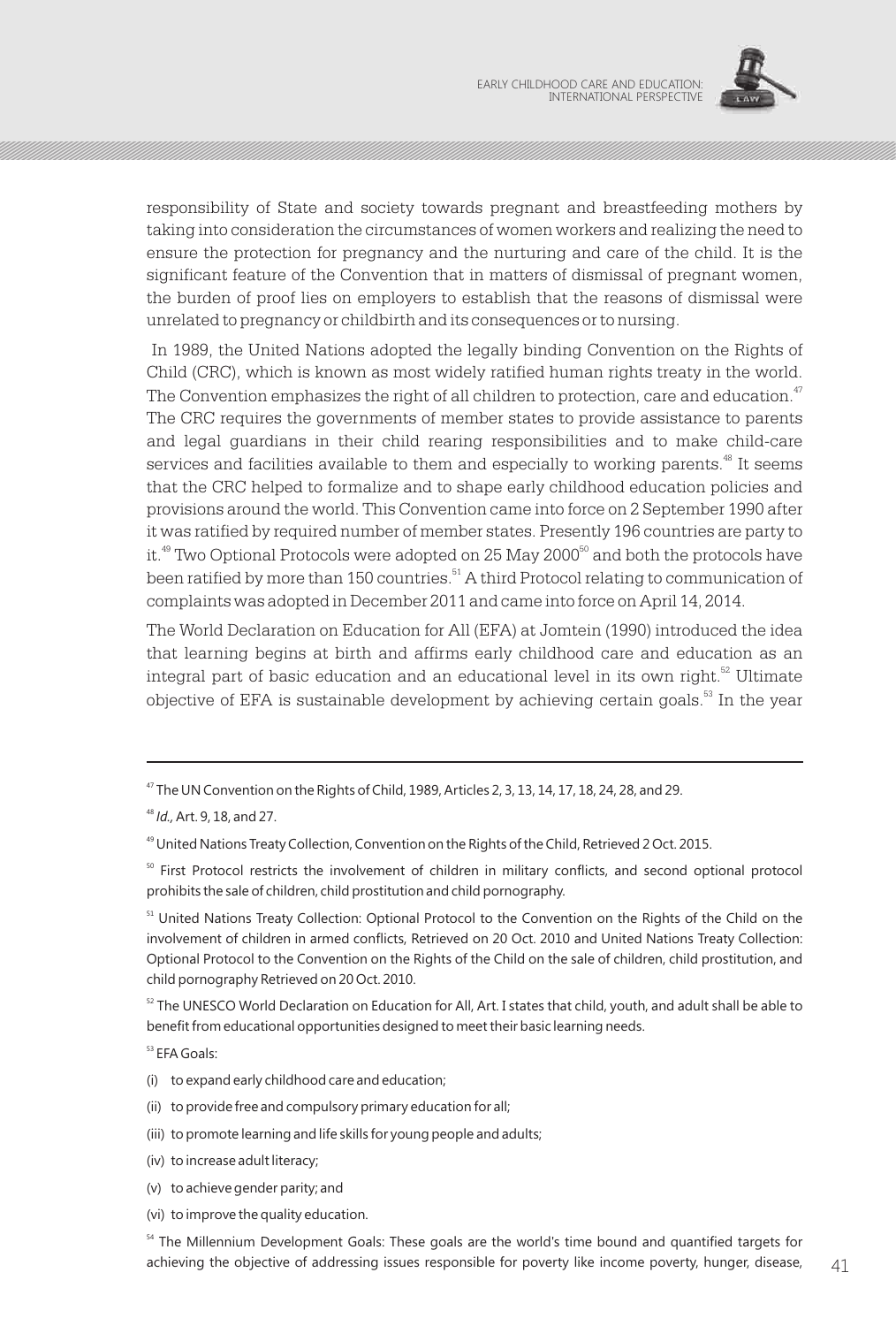2000, several countries adopted these EFA goals and 8 Millennium Development Goals,  $54$  the two important frameworks in the field of education. The education priorities of UNESCO<sup>55</sup> are also shaped by the same objectives. These two sets of goals offering long-term vision of reducing poverty and hunger, better health and education, sustainable development, strong partnerships and shared action may be availed as ambitious roadmap for the global community to ensure the early childhood care and education. It is also relevant to state that EFA goals and Millennium Development goals are complementary as the Director General of UNESCO, Mr. Irina Bokova states that when you fund education, you are securing progress towards all the Millennium Development Goals. In the year 2000 after a decade from the declaration of EFA Declaration 1990, the international community met again at the World Education Forum and expressed their agreement on Dakar Framework for Action- Education for All: Meeting. The Framework, in addition to reaffirming the commitment to achieve  $E$ ducation for All by year 2015, also identified six education goals<sup>56</sup> to fulfill learning needs of children, youth and adults by 2015.

Moscow World Conference on Early Childhood Care and Education: Building the Wealth of Nations convened by Director General of UNESCO was held in Moscow, Russian Federation from 27 to 29 September 2010. $57$  The Conference was aimed to heighten global awareness of ECCE as the right of all children, encourage a dynamic and far reaching reflection on the transformative powers of ECCE and reinforce its role as a basis for development, take stock of progress, identify challenges and establish more effective benchmark towards achieving education for all, engage governments policy-makers, researchers and range of institutions in reorienting national systems and programmes to

gender disparity, education and environmental sustainability etc. The MD goals were determined by the adoption of U.N. Millennium Declaration at the Millennium Summit in Sept. 2000, the largest gathering of world's leaders in the History. Following and the finally adopted goals-

- (i) to eradicate extreme poverty and hunger;
- (ii) to achieve universal primary education;
- (iii) to promote gender equality and empower women;
- (iv) to reduce child mortality;
- (v) to improve maternal health;
- (vi) to combat HIV/AIDS, malaria and other diseases;
- (vii) to ensure environmental sustainability; and
- (viii) to develop a global partnership for development.
- <sup>55</sup> The United Nations Educational, Scientific and Cultural Organization.
- $56$  Some of these goals affecting children are -
- (i) to expand and improve comprehensive early childhood care and education;
- (ii) to provide access to complete, free and compulsory primary education for all;
- (iii) to improve all aspects of quality of education; and
- (iv) to eliminate gender disparities in primary and secondary education and to achieve gender equality in education.
- $57$  The Conference was held as a joint collaboration between UNESCO and Russian Federation in accordance 42 with the 35C/Resolution 15 adopted by General Conference at its 35  $^{\text{\tiny{\textup{in}}}}$  Session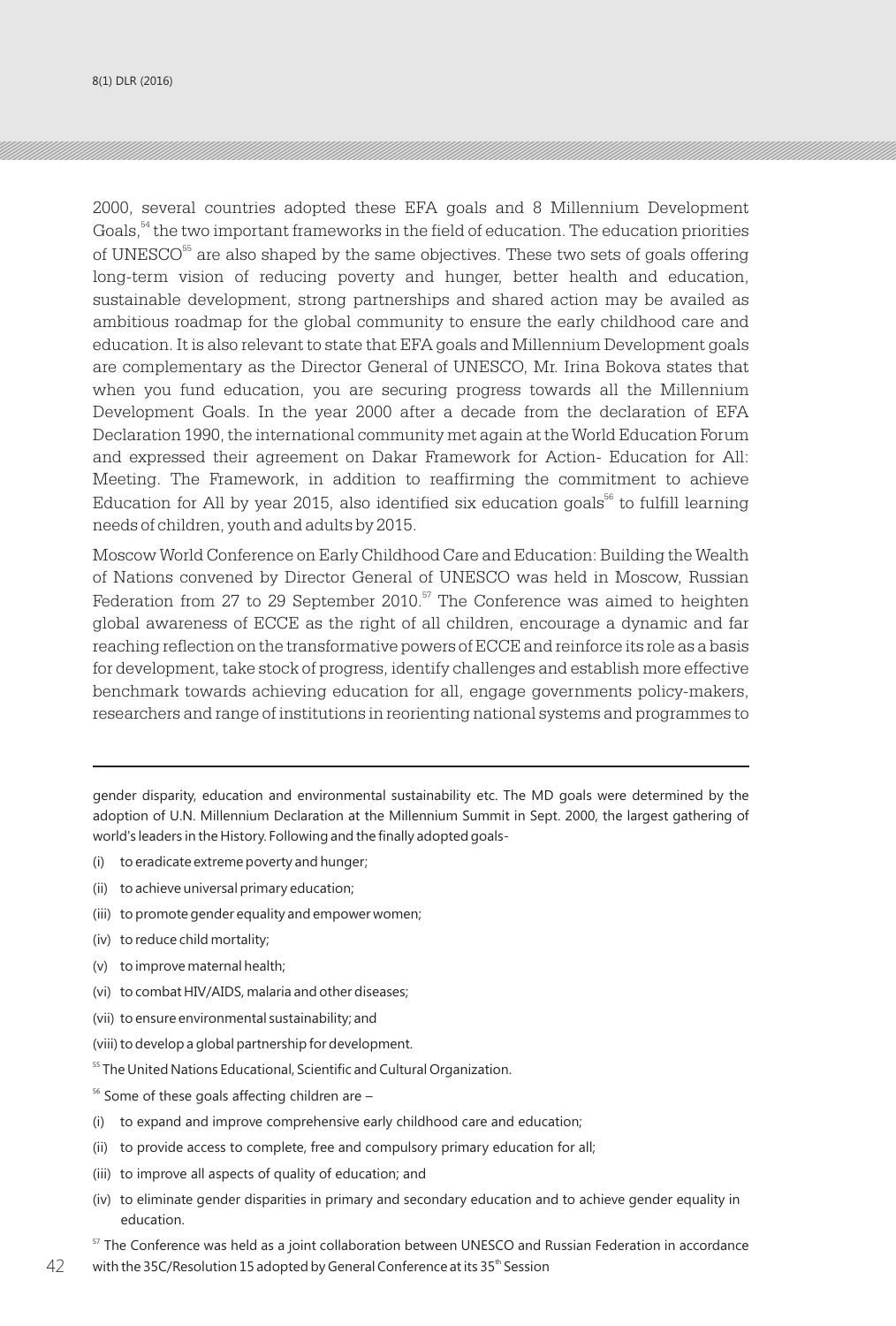

take into account the early childhood years as human right and an integral part of development, and to promote global exchange of good practices.

The U.N. Convention on the Rights of Child provided for the Constitution of monitoring body, the United Nations Committee on the rights of child. The Committee consists of independent experts elected by the ratifying member countries.<sup>58</sup> Experts are to be elected from various fields including human rights, international law, juvenile justice, social work, health care and journalism. The committee is to take the responsibility to determine whether children enjoy the rights recognized by the Convention on the Rights of Child. With this objective the committee regularly reviews the progress achieved by countries in the performance of their obligations under the Convention regarding the promotion and protection of these rights. The committee performs this function by examining relevant information available through U.N. agencies and other diligent sources. The committee also employs a type of monitoring system that is common to all human rights bodies. The system relies on periodic reports transmitted through the Secretary-General of United Nations by national governments on child-welfare legislations and other meaningful measures countries have adopted that give effect to convention rights within their territories.<sup>59</sup>

The Committee holds a Day of General Discussion in Geneva every two years in September about a specific article of the Convention on the Rights of Child or a related subject. This initiative provides an opportunity to develop a deeper understanding of contents and implications of CRC. The topic is selected by the Committee and announced at least one year in advance. Since 1992, the Committee has held 20 Days of General Discussion. The Day of General Discussion in 2004 was devoted on the topic 'Implementing Child Rights in Early Childhood'. The Committee reaffirms that the Convention on the Rights of Child reflects on holistic perspective on early childhood development. All the rights recognized in the Convention apply to all persons below eighteen, including the youngest children. Early childhood covers different age groups in different countries and regions, generally covering children aged below four to ones below eight years, and the committee does not favour the one over the other. The committee in organizing the Day Discussion wishes to underline the importance of early childhood development, since the early childhood years are critical for laying a solid foundation for the sound development of the child's personality, talents, mental and physical abilities. $\mathbb{S}^6$  In the light of the importance of early childhood development services and programs for the short and long term cognitive and social development of children, the State parties are urged to adopt comprehensive and strategic plans on early childhood development within the rights-based framework, and accordingly, increase

<sup>&</sup>lt;sup>58</sup> The U.N. Convention on the Rights of Child, Article 43 and 45 of the Convention provides the procedure and responsibilities related to the composition and the functions of the committee.

<sup>59</sup> "Implementing Child Rights in Early Childhood", A Guide to General Comment, United Nations Committee on the Rights of the Child, United Nations Children Fund and Bernard Van Leer Foundation, the Hague, 2004.

<sup>&</sup>lt;sup>60</sup> Id., Recommendation 1, Day Discussion: Implementing Child Rights in Early Childhood, United Nations Committee on the Rights of Child, 17 September, 2004.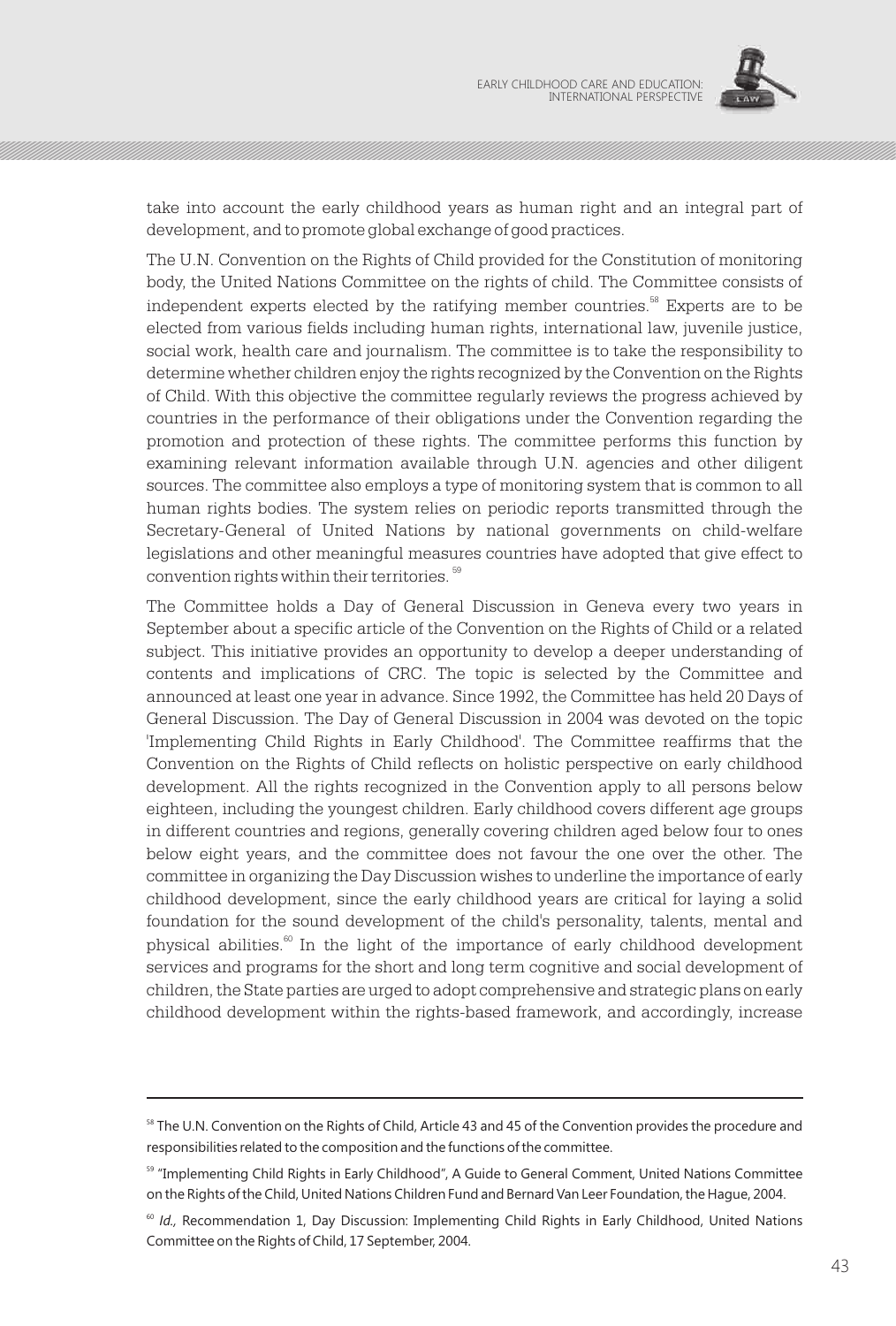8(1) DLR (2016)

their human and financial resource allocations for early childhood development services and programs. In this connection, State parties are encouraged to develop strong and equitable partnership between the government, public services, families and the private  $\frac{1}{6}$  sector to finance early childhood care and education.  $\frac{1}{6}$  In pursuing these actions, it is necessary that State parties and other stakeholders involved commit themselves to respect all the provisions and the principles of the Convention, especially its four general principles: non-discrimination (Art. 2); the best interest of child (Art. 3); right to life, survival and development (Art. 6); and the respect for the views of child (Art. 12). $^{\mathrm{62}}$  In the light of Art.3 of the Convention States parties must guarantee that in all activities and programs concerning children, whether undertaken in public or private early childhood institutions, the best interest of the child shall be primary consideration. State parties must ensure that the institutions, services and facilities responsible for early childhood development conform to the quality standards established by competent authorities, particularly in the area of safety, health, in the number and suitability of the staff, as well as competent supervision.<sup>63</sup>

Art. 6.2 of the Convention guarantees the right to survival to all children. The Committee reminds States parties and others concerned that this provision can be implemented only in holistic manner, through the enforcement of all other provisions recognized in the Convention, including the rights to health, adequate nutrition and education. State parties to the Convention need to ensure that in their first years all children have access to adequate health care and nutrition, as stipulated in Art.24, to enable them a healthy start in life. In this context, breastfeeding, access to clean drinking water and adequate nutrition are essential and due attention should be paid to the importance of prenatal and postnatal health care for mothers to ensure healthy development of children in early years and a healthy mother-child relationship. To underline the importance of education as a part of early childhood development, the Committee recommends that State parties consider making early childhood education an integral part of primary/basic education as a tool to nurture the child's evolving capacities in stress-free environment.  $^{\rm 64}$ 

In view of the sufficient attention given by States parties and other concerned to the implementation of the provisions of Art. 31 of the Convention, which guarantees right of the child to rest and leisure, to engage in play and recreational activities appropriate to the age of child and to participate freely in cultural life and the arts, the committee reiterates that these are key rights that enable every young child to fully develop his/her personality, talents and mental and physical abilities to their fullest potential. Recognizing that these rights are often-endangered by all manners of external constraints hindering children to meet, play and recreate in stimulating and secure environment that are child appropriate, the committee appeals all States parties, non-

<sup>61</sup> *Id.,* Recommendation 4 on Resource Allocation for Early Childhood (Art. 4 of the Convention), Day Discussion: Implementing Child Rights in Early Childhood, United Nations Committee on the Rights of Child, 17 September, 2004.

<sup>62</sup> *Id.,* Recommendation 5.

*<sup>63</sup> Id.,* Recommendation 7.

<sup>64</sup> *Id.,* Recommendation 8.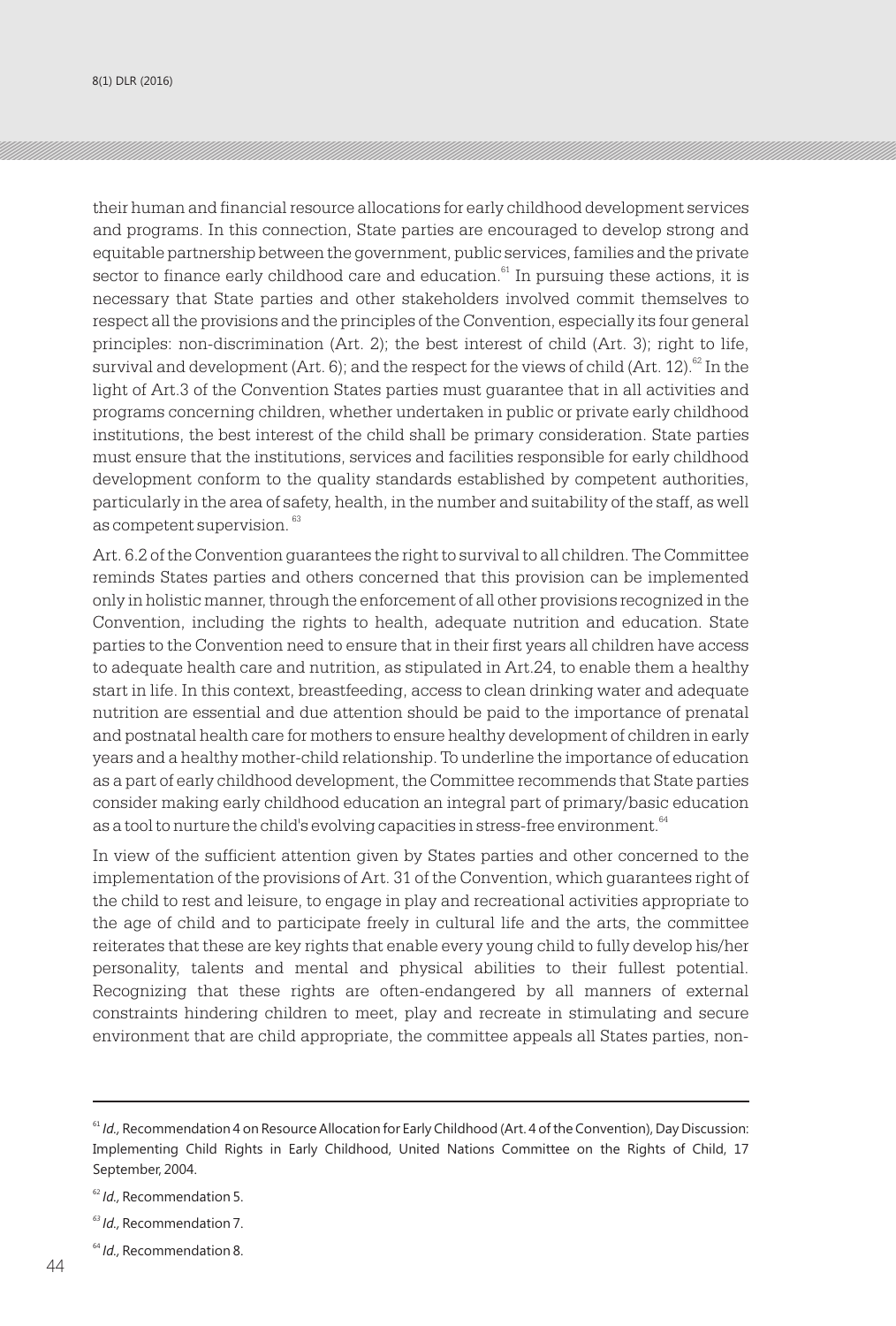

governmental organizations and private actors to identify and remove potential obstacles to the enjoyment of these rights by the young children, including through poverty reduction strategies. In this connection States parties are encouraged to play greater role and allocate adequate resources (human and financial) for the implementation of the right to rest, leisure and play.<sup>65</sup>

The Convention on the Rights of Child principally enshrines children's participation in all matters affecting children (Art. 12). Therefore States parties must take all appropriate measures to ensure that the concept of the child as right holders is anchored in the child's daily life from the earliest stage: at home (and including, when applicable, the extended family); in school; in day care facilities and in his or her community. States parties should take all appropriate measures to promote the active involvement of parents (and extended families), schools and communities at large, in the promotion and creation of opportunities for young children to actively and progressively exercise their rights in the everyday activities. In this regard, special attention must be given to the freedom of expression, thought, conscience and religion and the right to privacy of the young children, according to their evolving capacity.<sup>66</sup>

The Committee recommended that States parties support early childhood development programs, including home and community based pre-school education programs, in which parents' empowerment and education are main features. They are urged to construct high quality, developmentally appropriate and culturally relevant programs by working with local communities rather than imposing a top-down approach to early childhood development practices. The Committee also recommended that States parties pay greater attention to, and actively support, the rights-based approach to early childhood development, including transition to primary school initiatives that build children's confidence, communication skills and enthusiasms for learning.<sup>67</sup>

The Committee encouraged States parties to invest in systematic training and research in the field of early childhood development from a right based perspectives. States parties are encouraged to undertake systematic education and training of children and their parents, as well as all professionals working for and with children, in particular parliamentarians, judges, magistrates, lawyers, law-enforcement officials, civil servants, personnel in institutions and places of detention for children, teachers, health personnel, social workers and local leaders. Furthermore, the Committee urged States parties to conduct awareness raising campaign for the public at large.  $^\mathrm{68}$ 

The Convention requires States parties to render appropriate assistance to parents, legal guardians and extended families in the performance of their child rearing responsibilities, *inter alia*, by providing parenting education. States parties also should ensure the development of institutions, facilities and services for the care of children and

<sup>&</sup>lt;sup>65</sup> *Id.*, Recommendation 9.

*<sup>66</sup> Id.,* Recommendation 10.

<sup>67</sup> *Id.,* Recommendation 11.

<sup>68</sup> *Id.,* Recommendation 12.

<sup>69</sup> *Id.,* Recommendation 13.  $\frac{1}{45}$  45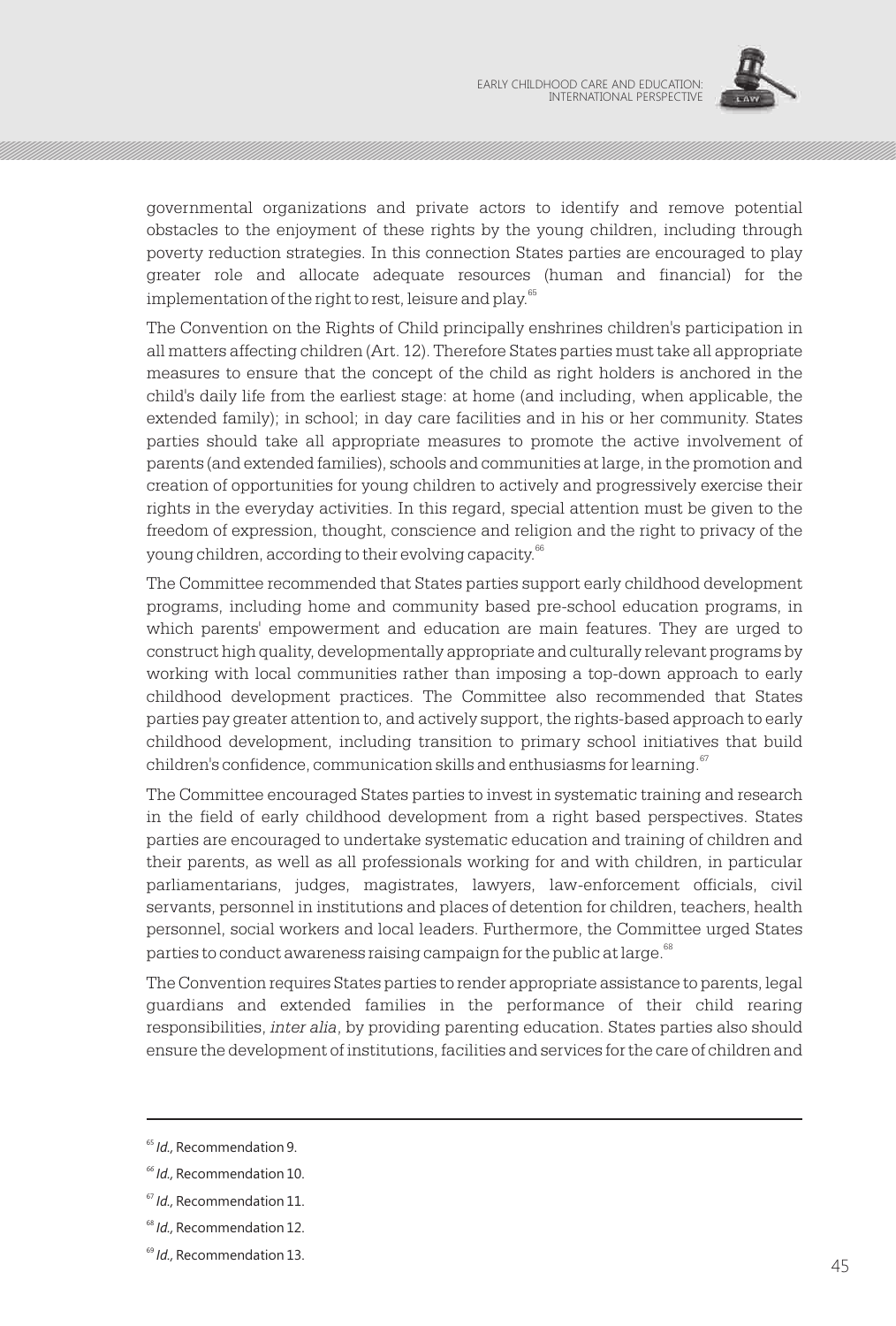8(1) DLR (2016)

to take all appropriate measures to ensure that children of working parents have the right to benefit from child care services, maternity protection and facilities for which they are eligible. In this regard, the Committee recommended States parties to ratify the ILO Convention No. 183 on Maternity Protection. Finally, States parties must ensure that parents are given appropriate support to enable them to fully involve their young children in early childhood programs, including pre-school education.<sup><sup>69</sup> In the light of</sup> Art. 29 and the Committee's General Comment No. 1 on the aims of education, $1$ <sup>1</sup> the Committee recommended that States parties include human rights education in pre and primary school programs. Such education should be participatory, and adapted to the ages and evolving capacities of young children. $^{\text{71}}$ 

The Committee recommended that donor institutions, including the World Bank, other United Nations institutions and bi-lateral donors support early childhood development programs financially and technically, as one of their main targets to assist sustainable development in countries benefiting from international assistance.<sup> $2$ </sup> The Committee urged all States parties, inter-governmental organizations, NGOs, academics, professional groups and grass-root communities to foster continuous high level policy dialogues and research on the crucial importance of quality in early childhood development, including at the regional and local levels.<sup>73</sup>

The  $5<sup>th</sup>$  World Congress of Educational International<sup>74</sup> decided that the Executive Board should establish a Task Force on Early Childhood Education. The aim of the Task Force<sup>75</sup> was to advise Educational International on various aspects of early childhood education, including strategies for the effective implementation of the Washington Resolution,  $^{76}$  on early childhood education policy, practice, programs and activities. The findings of the report on the study of early childhood education conducted by EI Task Force reveal that there is a wide range of positive developments and experiences in several countries which include increasing participation rates, provisions of comprehensive ECE services, as well as the training and professional developments of educators engaged in ECE. However, progress remains slow and uneven, both within and between the countries. Therefore public authorities should be encouraged in early

<sup>70</sup> CRC/GC/2001/1.

<sup>71</sup> *Supra* note 59, Recommendation 14.

<sup>72</sup> *Id.,* Recommendation 16.

<sup>73</sup> *Id.,* Recommendation 17.

<sup>74</sup> Held in Berlin in 2007.

 $75$  Which was established by the Executive Board of Education International in 2008.

<sup>&</sup>lt;sup>76</sup> Which was passed by Education International World Congress held in Washington D.C. in 1998.

 $77$  Foreword by Fred Van Leeuwen, General Secretary, Education International to the Report on Study conducted by the Education International ECE Task Force on "Early Childhood Education: A Global Scenario", June 2010.